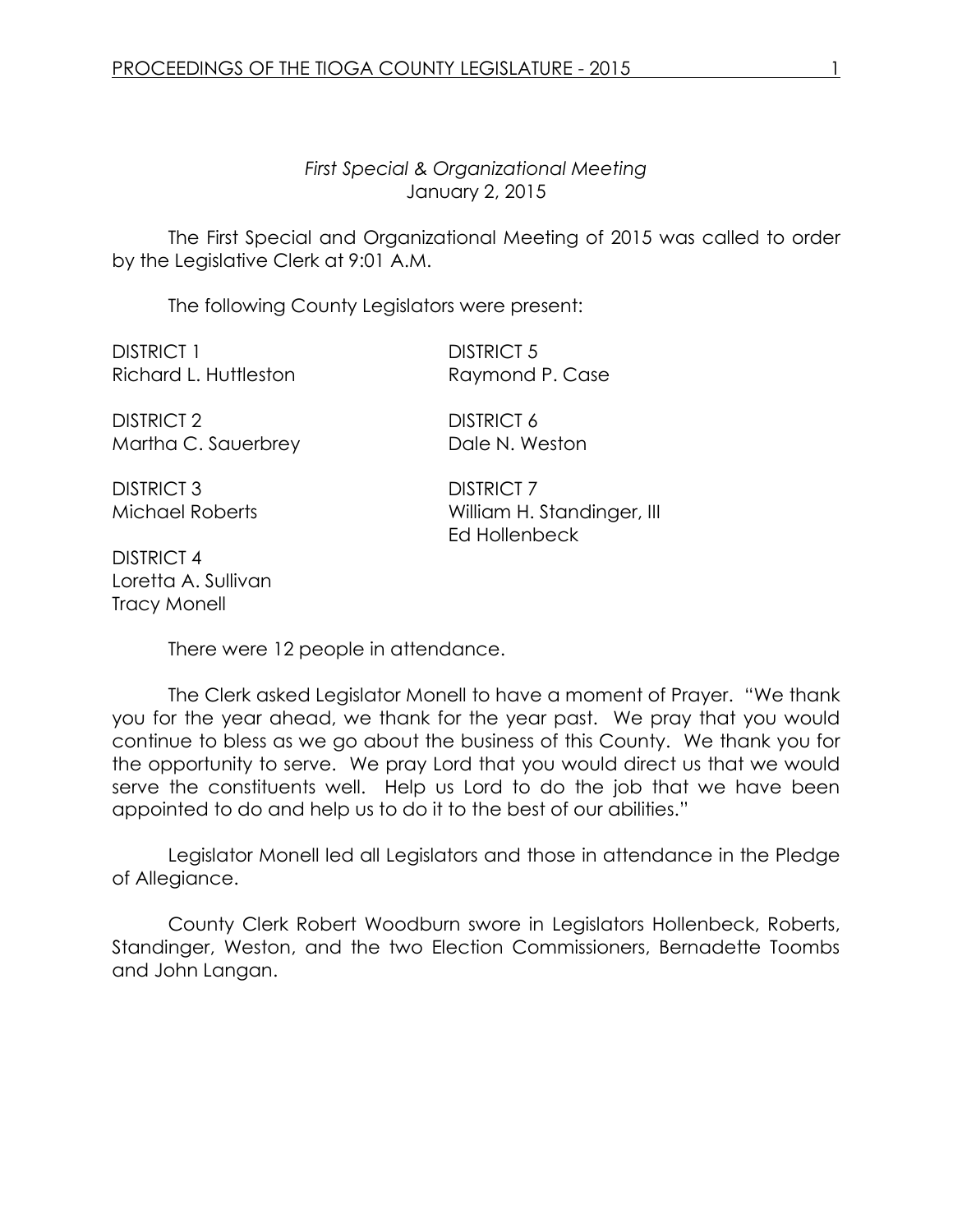The Clerk announced that the first order of business was the election of a Chair. Legislator Weston nominated Legislator Sauerbrey, seconded by Legislator Case. Legislator Monell moved to close the nominations, seconded by Legislator Hollenbeck. On roll call vote all members voted Aye and the Clerk cast one ballot and Legislator Sauerbrey was appointed Chair of the Tioga County Legislature for a one year term.

County Clerk Robert Woodburn swore Legislator Sauerbrey in as Chair of the Tioga County Legislature for 2015.

Chair Sauerbrey spoke. "First of all congratulations to our newly Elected Legislators and thank you to all of you for electing me as Chair of the Legislature for my second term. This year marks my tenth year as a Legislator and second year as Chair. It is amazing the amount of time that I have spent on the Legislature that I am still learning something new every day. This past year I gained a lot of appreciation for our County employees. I learned that people working here like working here and they like helping others. I learned that people take their job seriously, caring for the welfare of our children and our elderly. They care about helping people find work and to ensure safety. They also care about performing their work more efficiently and streamlining their processes. They celebrate each other's accomplishments and encourage each other to grow and do better.

"I also appreciate my fellow members on the Legislature. Although we do not always agree, we do have the best interest of our County in mind. We all come from different backgrounds. We all have different priorities and we are not afraid to stand on our convictions and do so passionately, but however we may disagree, but we come together and we move forward. It all takes balance and cooperation.

"There are many unknowns facing us as we move into this year. We made some tough decisions last year and I expect we will have more ahead of us. What I do know is that we will continue to be conservative in our spending, yet open to opportunity. One of the more recent things I learned is that you cannot depend on others to bring opportunity. We must work to create our own opportunity and so as we move into 2015 with caution, we will look for opportunity and we will find it. Thank you."

The Chair announced the next order of business was the election of a Deputy Chair. Legislator Hollenbeck nominated Legislator Case, seconded by Legislator Monell. Legislator Monell moved to close the nominations, seconded by Legislator Hollenbeck. On roll call vote all members voted Aye and the Chair cast one ballot and Legislator Case was appointed Deputy Chair of the Tioga County Legislature for a one year term.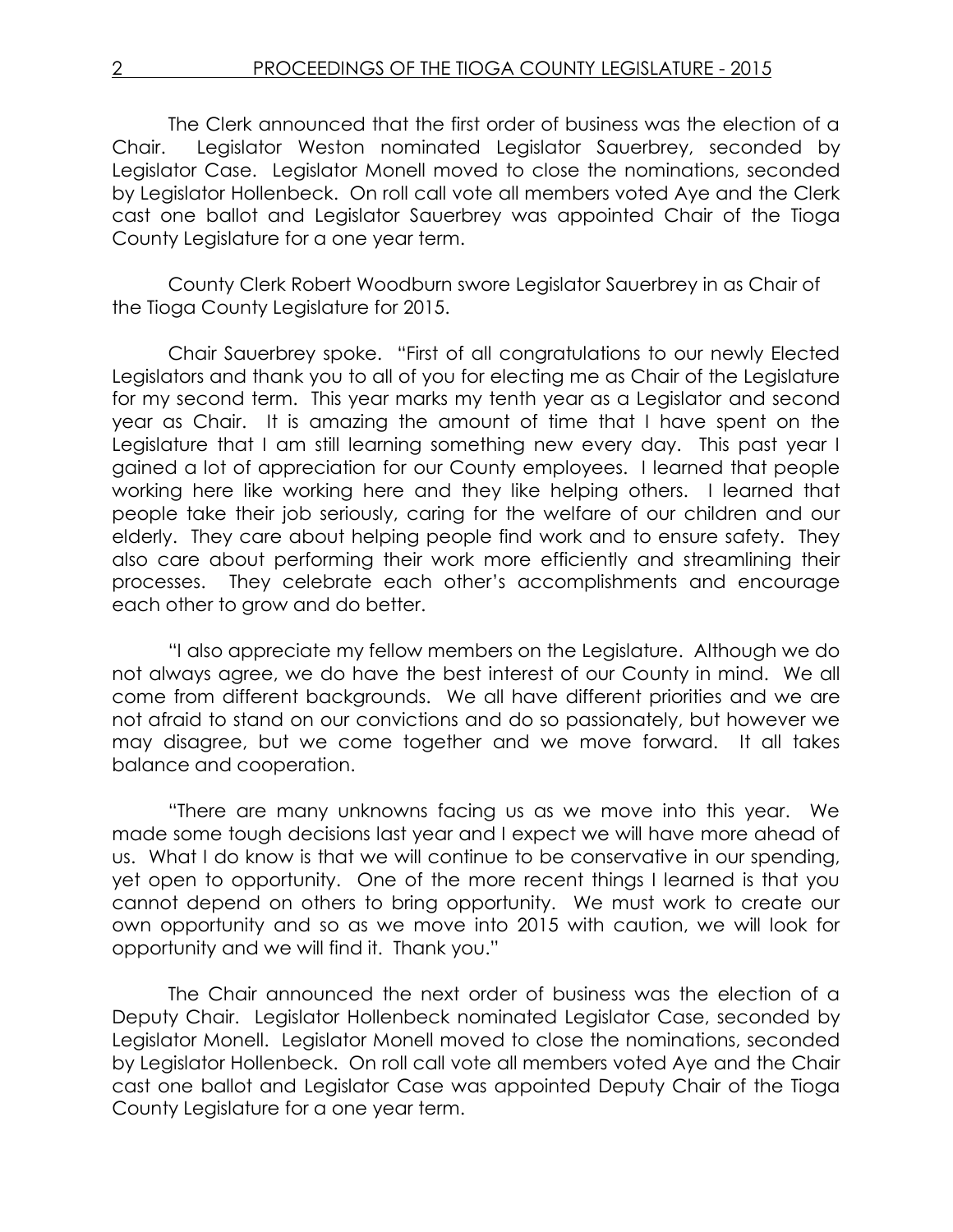County Clerk Robert Woodburn swore Legislator Case in as Deputy Chair of the Tioga County Legislature for 2015.

The Chair called for nominations for Public Information Officer. Legislator Monell nominated Douglas Barton, seconded by Legislator Sullivan. Legislator Case moved to close the nominations, seconded by Legislator Monell. On roll call vote all Legislators voted for Douglas Barton as Public Information Officer, and the Chair cast one ballot and Douglas Barton was appointed Public Information Officer for a one year term.

The Chair called for nominations for Republican Majority Leader. Legislator Sullivan nominated Legislator Roberts, seconded by Legislator Case. Legislator Hollenbeck moved to close the nominations, seconded by Legislator Sullivan. On roll call vote all Legislators voted for Legislator Roberts as Republican Majority Leader, and the Chair cast one ballot and Legislator Roberts was appointed Republican Majority Leader for a one year term.

Chair Sauerbrey asked if there were any disclosures to be made.

Legislator Monell stated, "I have none".

Legislator Sauerbrey stated, "I have none".

Legislator Roberts stated, "I have none".

Legislator Standinger stated, "I have none".

Legislator Sullivan stated, "I have none".

Legislator Weston stated, "I have none".

Legislator Case stated, "I have none".

Legislator Hollenbeck stated, "I have none".

Legislator Huttleston stated, "I have a real estate appraisal business and I do not do any appraisals for any County owned property or any transactions that involve the County where there would be a conflict of interest."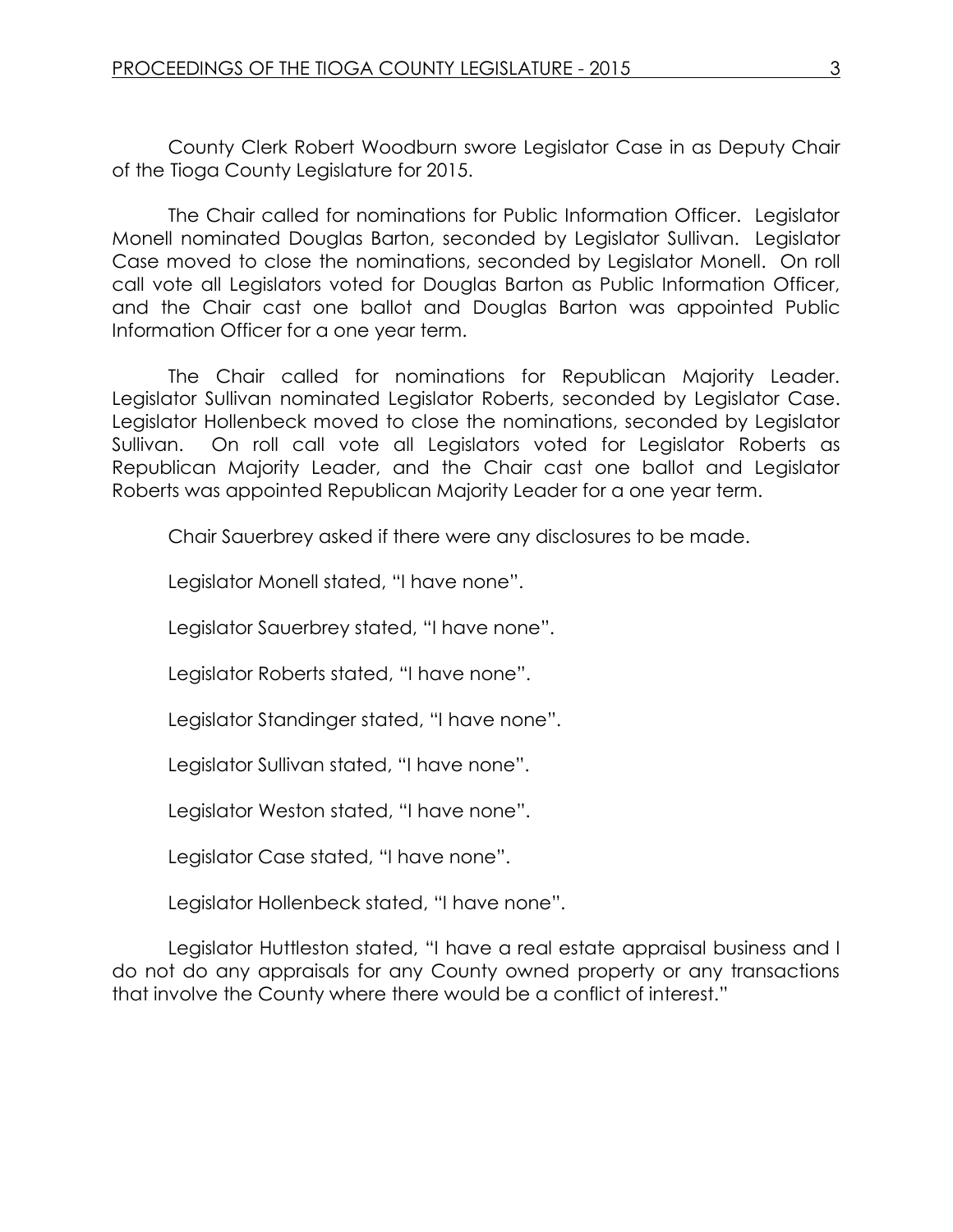Legislator Monell moved for the adoption of the following resolution, seconded by Leaislator Case.

REFERRED TO: LEGISLATIVE WORKSESSION COMMITTEE

RESOLUTION NO. 1–15 *TRIPS AUTHORIZED*

RESOLVED: That the Chair and the Clerk of the County Legislature, the County Attorney, and County Legislators be, and they hereby are, authorized to make such trips as their duties may require and that their actual and necessary expenses for travel, meals and lodging incurred on such trips be a County charge.

## ROLL CALL VOTE

Yes – Legislators Monell, Sauerbrey, Roberts, Standinger, Sullivan, Weston, Case, Hollenbeck, and Huttleston.

No – None.

Absent – None.

RESOLUTION ADOPTED.

Legislator Hollenbeck moved for the adoption of the following resolution, seconded by Legislator Monell.

REFERRED TO: FINANCE COMMITTEE RESOLUTION NO. 2–15 *DESIGNATION OF OFFICIAL DEPOSITORIES*

RESOLVED: That, pursuant to the powers vested in this Legislature by Section 212 of the County Law, as amended, the following Banks within New York State be, and they hereby are designated as depositories for the deposit of all monies received by the County Treasurer, to an amount not to exceed the sum set opposite the name of each Bank as follows:

| JP Morgan Chase Bank        | \$30,000,000 |
|-----------------------------|--------------|
| Chemung Canal Trust Company | \$30,000,000 |
| Citizens Bank, N.A.         | \$30,000,000 |
| Community Bank, N.A.        | \$30,000,000 |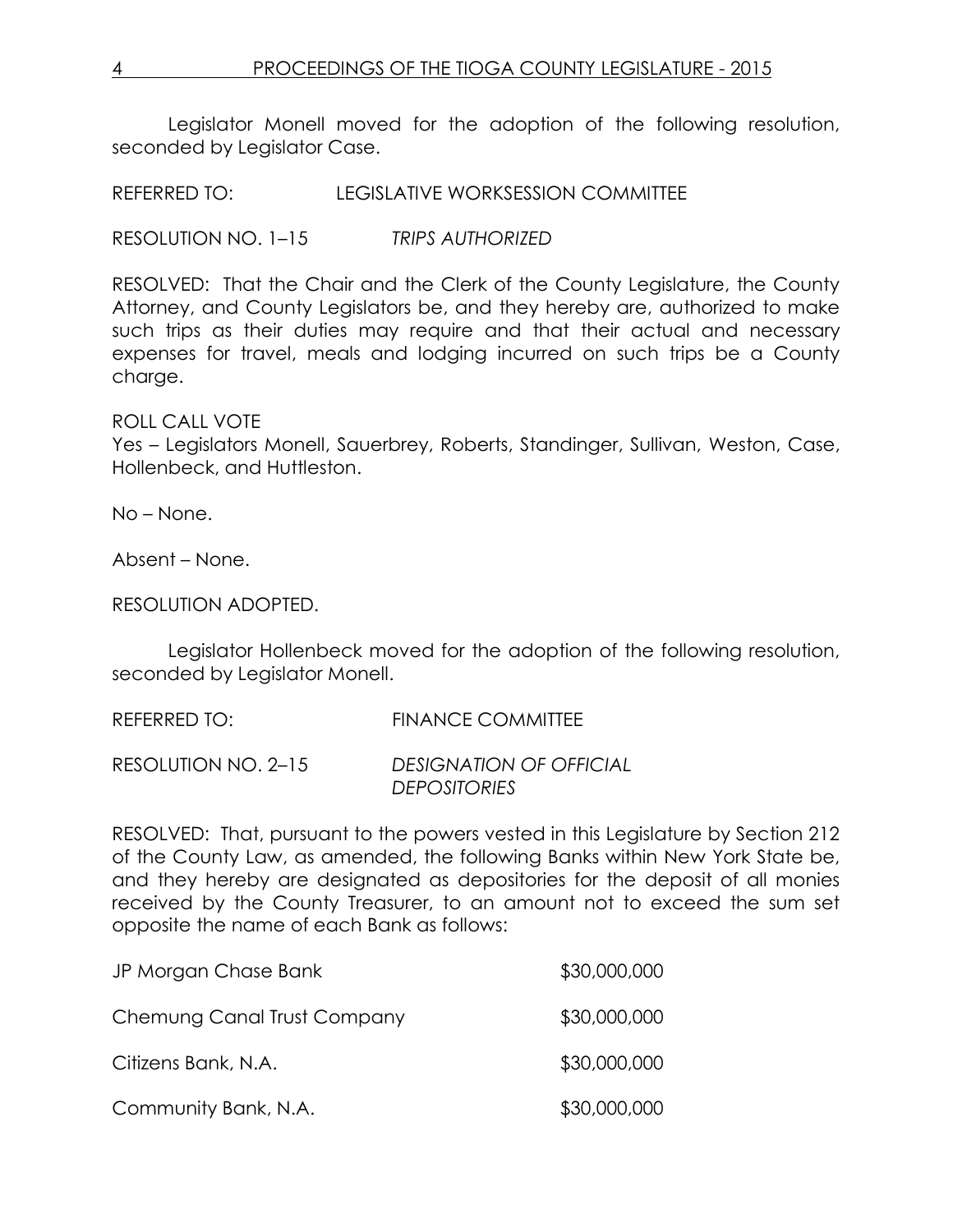| First Niagara Bank, N.A.              | \$30,000,000 |
|---------------------------------------|--------------|
| M&T Bank                              | \$30,000,000 |
| Tioga State Bank                      | \$30,000,000 |
| National Bank and Trust Company, N.A. | \$30,000,000 |

### ROLL CALL VOTE

Yes – Legislators Monell, Sauerbrey, Roberts, Standinger, Sullivan, Weston, Case, Hollenbeck, and Huttleston.

No – None.

Absent – None.

RESOLUTION ADOPTED.

Legislator Case moved for the adoption of the following resolution, seconded by Legislator Hollenbeck.

REFERRED TO: LEGISLATIVE WORKSESSION COMMITTEE

RESOLUTION NO. 3–15 *DESIGNATE OFFICIAL NEWSPAPERS*

RESOLVED: That the Tioga County Courier and the Morning Times are hereby designated official newspapers for the publication of all local laws, notices and other matters required by law to be published pursuant to County Law  $\delta$ 214, Subd. 2; and be it further

RESOLVED: That the Press and Sun Bulletin, a daily newspaper, is hereby designated as the official newspaper for purposes of publishing all local laws, notices and other matters required by law to be published at such times that there is insufficient time to publish in the above two newspapers.

#### ROLL CALL VOTE

Yes – Legislators Monell, Sauerbrey, Roberts, Standinger, Sullivan, Weston, Case, Hollenbeck, and Huttleston.

No – None.

Absent – None.

RESOLUTION ADOPTED.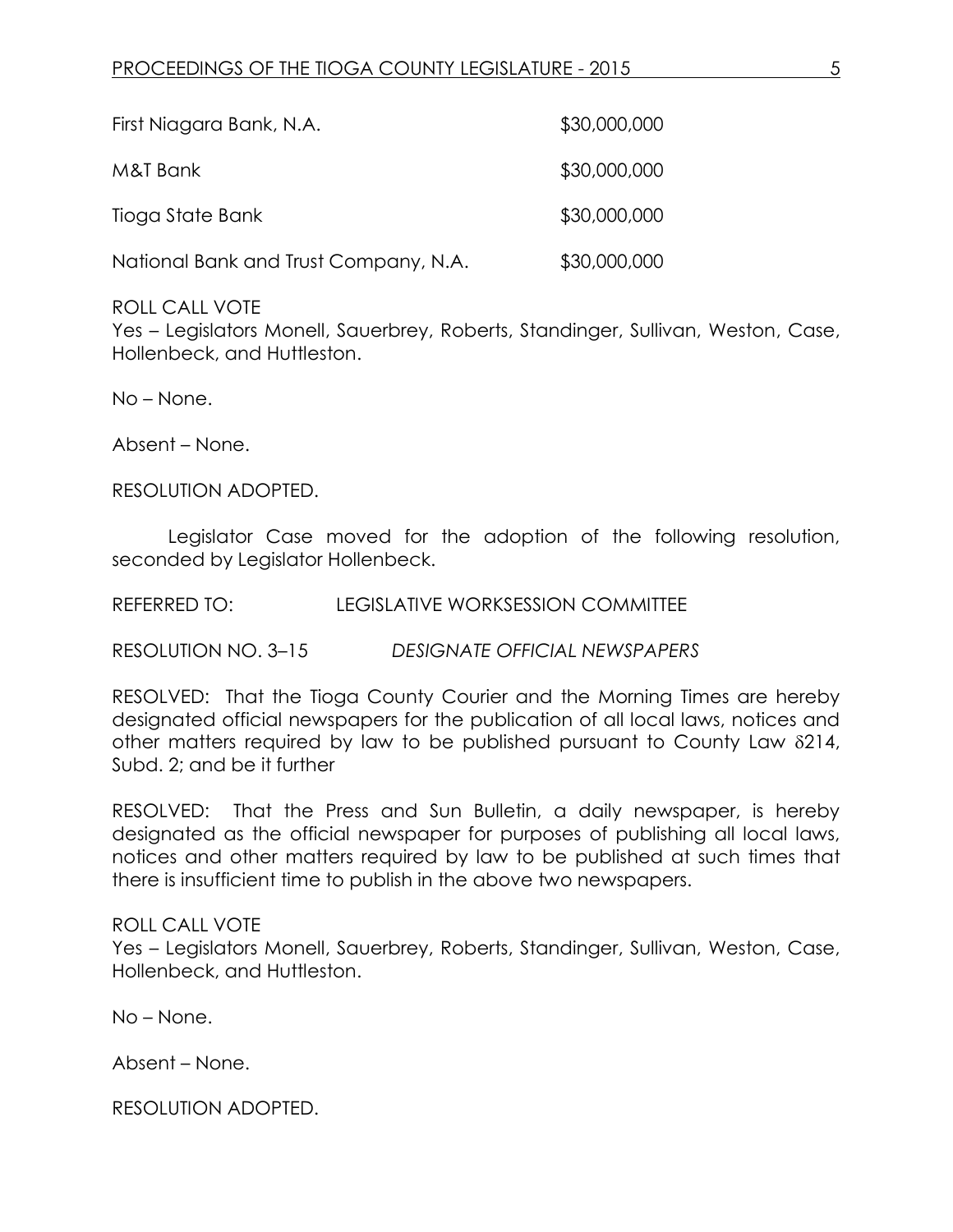Legislator Case moved for the adoption of the following resolution, seconded by Legislator Hollenbeck.

| REFERRED TO:        | LEGISLATIVE WORKSESSION COMMITTEE   |
|---------------------|-------------------------------------|
| RESOLUTION NO. 4–15 | <b>DESIGNATION OF NEWSPAPER FOR</b> |

RESOLVED: That the Morning Times is hereby designated as the newspaper published in the County of Tioga for the Republican Party to publish the Election notices issued by the Secretary of State, and to publish the official canvass pursuant to County Law 214, Subd. 1.

*REPUBLICAN PARTY*

ROLL CALL VOTE

Yes – Legislators Monell, Sauerbrey, Roberts, Standinger, Sullivan, Weston, Case, Hollenbeck, and Huttleston.

No – None.

Absent – None.

RESOLUTION ADOPTED.

Legislator Monell moved for the adoption of the following resolution, seconded by Legislator Hollenbeck.

REFERRED TO: LEGISLATIVE WORKSESSION COMMITTEE

RESOLUTION NO. 5–15 *DESIGNATION OF NEWSPAPER FOR DEMOCRATIC PARTY*

RESOLVED: That the Tioga County Courier is hereby designated as the newspaper published in the County of Tioga for the Democratic Party to publish the Election notices issued by the Secretary of State, and to publish the official canvass pursuant to County Law 8214, Subd. 1.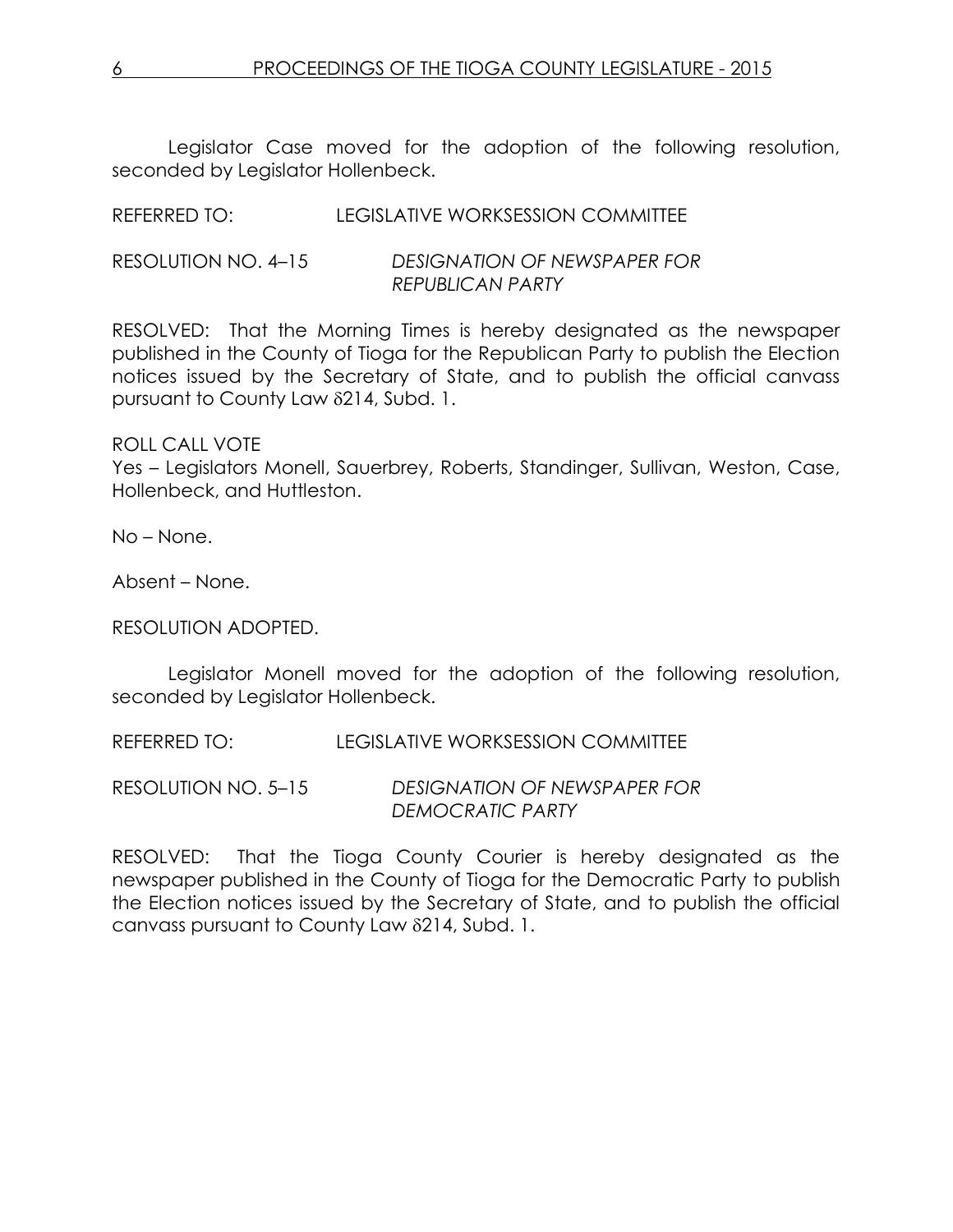ROLL CALL VOTE

Yes – Legislators Monell, Sauerbrey, Roberts, Standinger, Sullivan, Weston, Case, Hollenbeck, and Huttleston.

No – None.

Absent – None.

RESOLUTION ADOPTED.

Legislator Hollenbeck moved for the adoption of the following resolution, seconded by Legislator Case.

REFERRED TO: LEGISLATIVE WORKSESSION COMMITTEE

RESOLUTION NO. 6–15 *SET SALARY OF CHAIR*

RESOLVED: That the salary of the Chair of the Tioga County Legislature be set at \$32,260 per year, which includes the salary received as County Legislator of \$9,975 and an additional \$22,285 to serve as Chair.

ROLL CALL VOTE

Yes – Legislators Monell, Sauerbrey, Roberts, Standinger, Sullivan, Weston, Case, Hollenbeck, and Huttleston.

No – None.

Absent – None.

RESOLUTION ADOPTED.

Legislator Hollenbeck moved for the adoption of the following resolution, seconded by Legislator Sullivan.

REFERRED TO: LEGISLATIVE WORKSESSION COMMITTEE

RESOLUTION NO. 7–15 *FIX DATES AND TIMES OF TIOGA COUNTY LEGISLATIVE MEETINGS*

RESOLVED: That the Tioga County Legislature during 2015 shall meet regularly in the Edward D. Hubbard Auditorium of the Ronald E. Dougherty County Office Building, 56 Main Street, Owego, New York at 12:00 P.M. on the Tuesday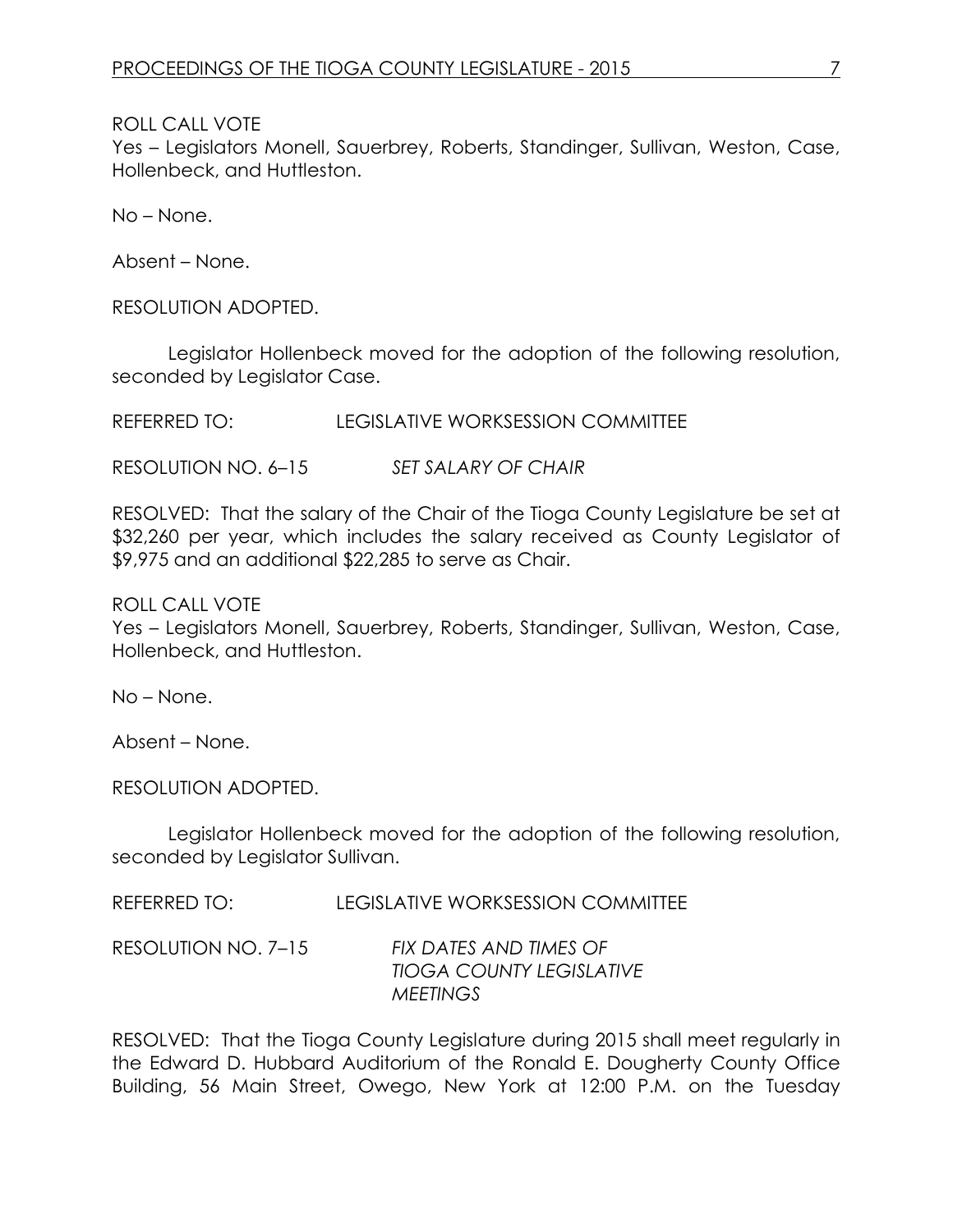following Committees which are held during the first full work week of the month; and be it further

RESOLVED: That the, March, June, September and December 2015 Legislative meetings shall be held at 6:00 P.M.

## ROLL CALL VOTE

Yes – Legislators Sauerbrey, Roberts, Standinger, Sullivan, Weston, Case, Hollenbeck, and Huttleston.

No – Legislator Monell.

Absent – None.

RESOLUTION ADOPTED.

Legislator Case moved for the adoption of the following resolution, seconded by Legislator Standinger.

REFERRED TO: ADMINISTRATIVE SERVICES

RESOLUTION NO. 8–15 *APPOINTMENT OF* 

*ADMINISTRATIVE CORONER*

WHEREAS: The Tioga County Coroners have selected an Administrative Coroner for 2015; and

WHEREAS: Such Administrative Coroner will perform the supervisory duties of managing their budget, paying the bills, and various office functions of the Coroner's office; and

WHEREAS: The Administrative Coroner will have no supervisory authority over the other Coroners; therefore be it

RESOLVED: That W. Stewart Bennett, Tioga County Coroner, has been selected by the four duly elected County Coroners to be designated as the Administrative Coroner for 2015 and be given a stipend of \$3,000.00 as set forth in the County budget.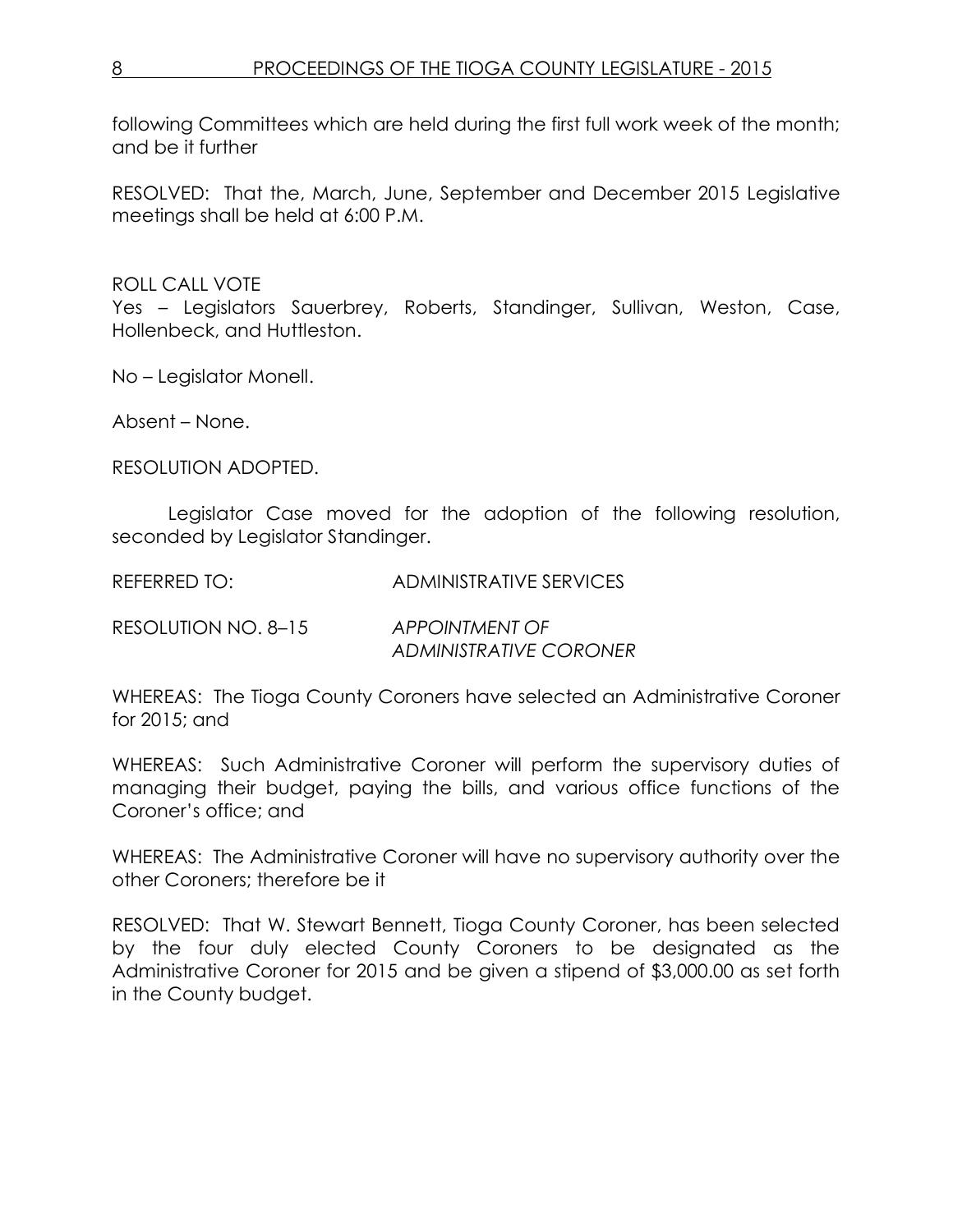ROLL CALL VOTE

Yes – Legislators Monell, Sauerbrey, Roberts, Standinger, Sullivan, Weston, Case, Hollenbeck, and Huttleston.

No – None.

Absent – None.

RESOLUTION ADOPTED.

Legislator Sullivan moved for the adoption of the following resolution, seconded by Legislator Hollenbeck.

REFERRED TO: LEGISLATIVE WORKSESSION

RESOLUTION NO. 9–15 *APPOINT DIRECTORS SOIL & WATER CONSERVATION DISTRICT*

RESOLVED: That Legislators Dale Weston and Tracy Monell are hereby appointed Directors of the Tioga County Soil and Water Conservation District for a one year term of January 1, 2015 through December 31, 2015; and be it further

RESOLVED: That Ronald E. Dougherty be hereby reappointed Director at Large for a three year term of January 1, 2015 through December 31, 2017.

ROLL CALL VOTE Yes – Legislators Monell, Sauerbrey, Roberts, Standinger, Sullivan, Weston, Case, Hollenbeck, and Huttleston.

No – None.

Absent – None.

RESOLUTION ADOPTED.

Legislator Sullivan moved for the adoption of the following resolution, seconded by Legislator Roberts.

REFERRED TO: LEGISLATIVE WORKSESSION

RESOLUTION NO. 10-15 *ANNUAL REVIEW OF PROCUREMENT POLICY*